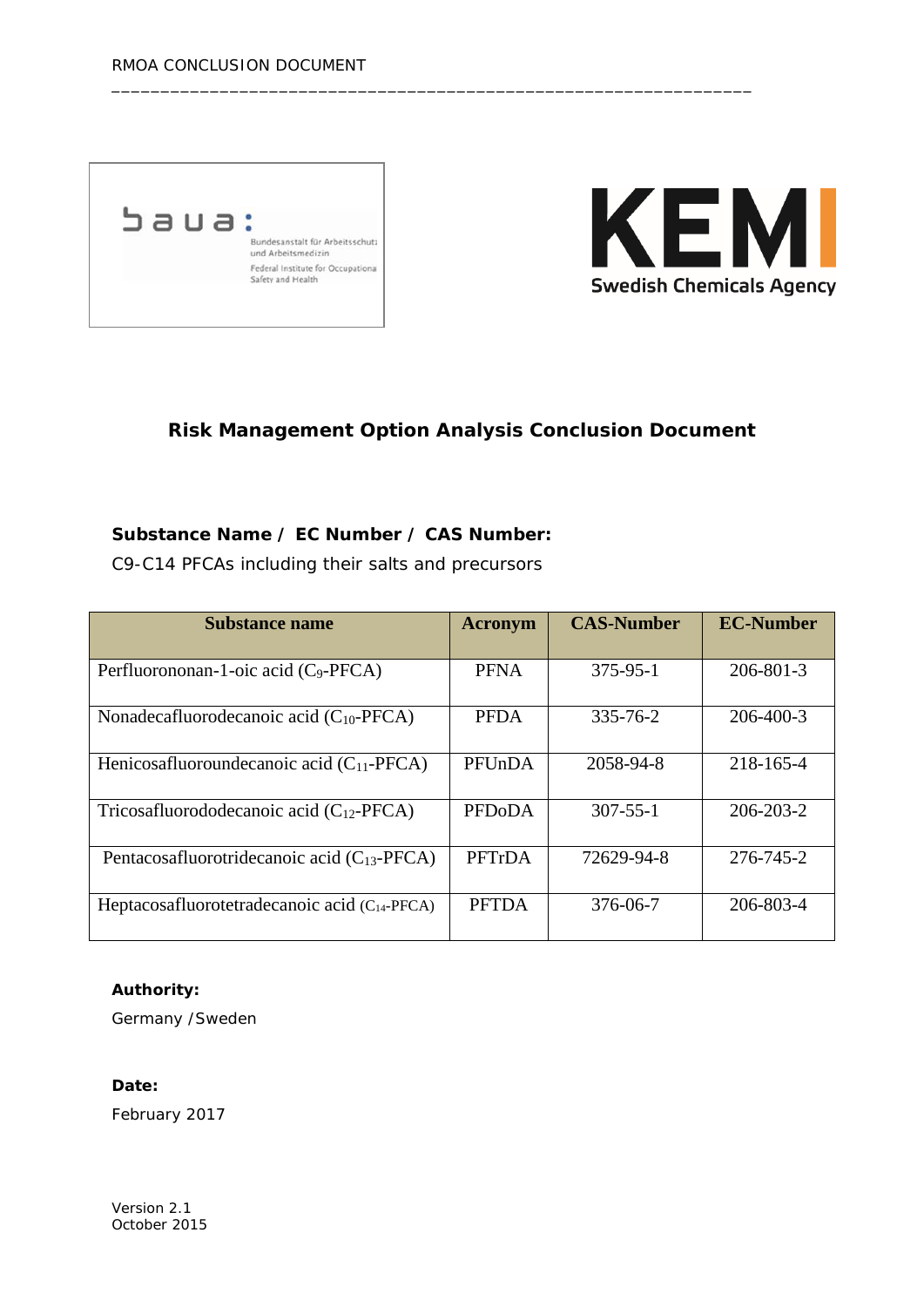#### **DISCLAIMER**

\_\_\_\_\_\_\_\_\_\_\_\_\_\_\_\_\_\_\_\_\_\_\_\_\_\_\_\_\_\_\_\_\_\_\_\_\_\_\_\_\_\_\_\_\_\_\_\_\_\_\_\_\_\_\_\_\_\_\_\_\_\_\_\_\_

The author does not accept any liability with regard to the use that may be made of the information contained in this document. Usage of the information remains under the sole responsibility of the user. Statements made or information contained in the document are without prejudice to any further regulatory work that ECHA or the Member States may initiate at a later stage. Risk Management Option Analyses and their conclusions are compiled on the basis of available information and may change in light of newly available information or further assessment.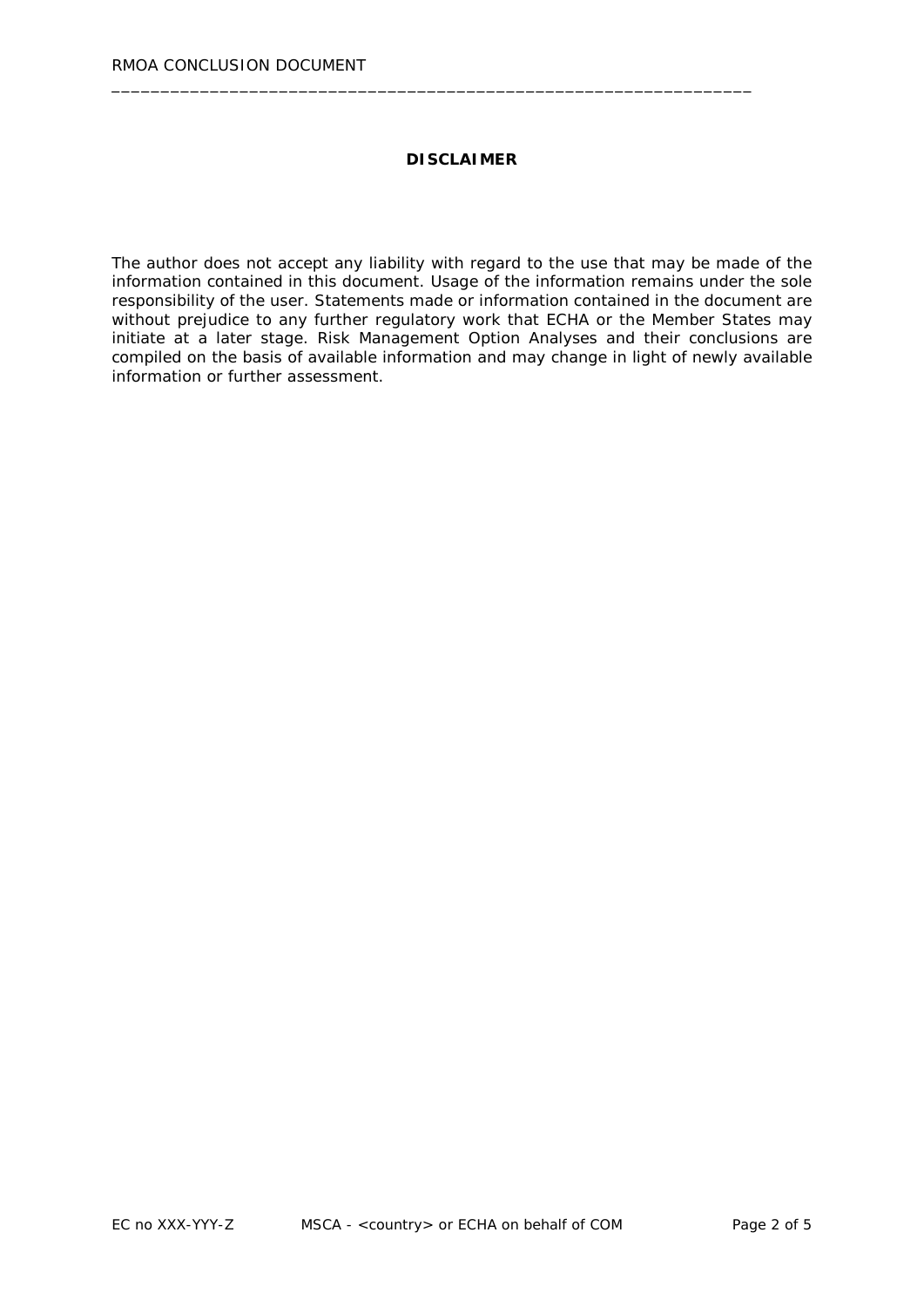# **Foreword**

The purpose of Risk Management Option analysis (RMOA) is to help authorities decide whether further regulatory risk management activities are required for a substance and to identify the most appropriate instrument to address a concern.

\_\_\_\_\_\_\_\_\_\_\_\_\_\_\_\_\_\_\_\_\_\_\_\_\_\_\_\_\_\_\_\_\_\_\_\_\_\_\_\_\_\_\_\_\_\_\_\_\_\_\_\_\_\_\_\_\_\_\_\_\_\_\_\_\_

RMOA is a voluntary step, i.e., it is not part of the processes as defined in the legislation. For authorities, documenting the RMOA allows the sharing of information and promoting early discussion, which helps lead to a common understanding on the action pursued. A Member State or ECHA (at the request of the Commission) can carry out this case-by-case analysis in order to conclude whether a substance is a 'relevant substance of very high concern (SVHC)' in the sense of the SVHC Roadmap to 2020<sup>1</sup>.

An RMOA can conclude that regulatory risk management at EU level is required for a substance (e.g. harmonised classification and labelling, Candidate List inclusion, restriction, other EU legislation) or that no regulatory action is required at EU level. Any subsequent regulatory processes under the REACH Regulation include consultation of interested parties and appropriate decision making involving Member State Competent Authorities and the European Commission as defined in REACH.

This Conclusion document provides the outcome of the RMOA carried out by the author authority. In this conclusion document, the authority considers how the available information collected on the substance can be used to conclude whether regulatory risk management activities are required for a substance and which is the most appropriate instrument to address a concern. With this Conclusion document the Commission, the competent authorities of the other Member States and stakeholders are informed of the considerations of the author authority. In case the author authority proposes in this conclusion document further regulatory risk management measures, this shall not be considered initiating those other measures or processes. Since this document only reflects the views of the author authority, it does not preclude Member States or the European Commission from considering or initiating regulatory risk management measures which they deem appropriate.

<span id="page-2-0"></span> <sup>1</sup> For more information on the SVHC Roadmap: [http://echa.europa.eu/addressing](http://echa.europa.eu/addressing-chemicals-of-concern/substances-of-potential-concern/svhc-roadmap-to-2020-implementation)[chemicals-of-concern/substances-of-potential-concern/svhc-roadmap-to-2020](http://echa.europa.eu/addressing-chemicals-of-concern/substances-of-potential-concern/svhc-roadmap-to-2020-implementation) [implementation](http://echa.europa.eu/addressing-chemicals-of-concern/substances-of-potential-concern/svhc-roadmap-to-2020-implementation)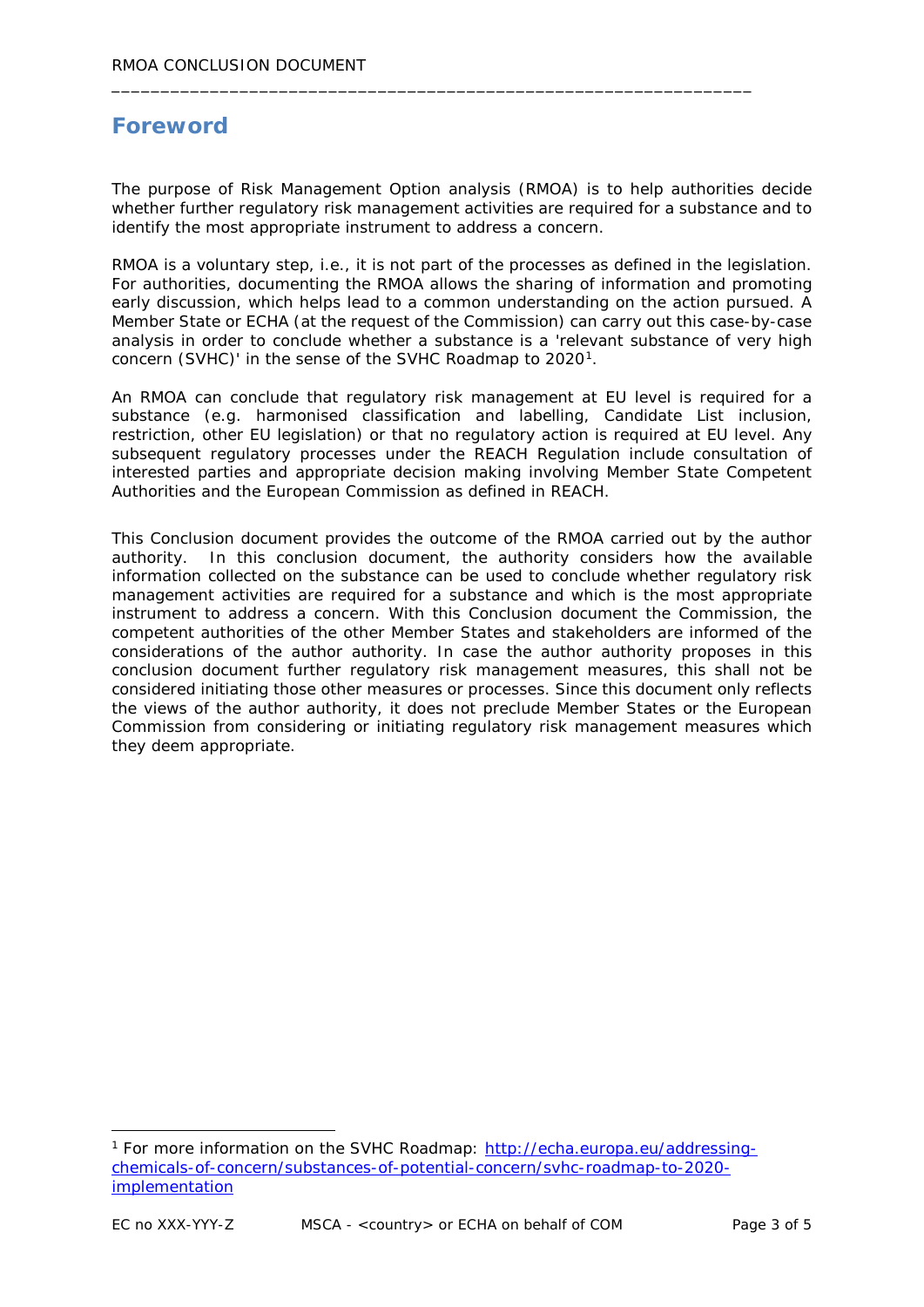# **1. OVERVIEW OF OTHER PROCESSES / EU LEGISLATION**

\_\_\_\_\_\_\_\_\_\_\_\_\_\_\_\_\_\_\_\_\_\_\_\_\_\_\_\_\_\_\_\_\_\_\_\_\_\_\_\_\_\_\_\_\_\_\_\_\_\_\_\_\_\_\_\_\_\_\_\_\_\_\_\_\_

The perfluorinated carboxylic acids (PFCAs) with a chain length of 9 to 14 carbon atoms (C9-C14 PFCAs) have been identified as SVHC-substances under REACH according to their PBT or vPvB properties and are listed in the candidate list. PFNA and PFDA are harmonised classified as Carc Cat 2 and Repr. 1B.

## **2. CONCLUSION OF RMOA**

This conclusion is based on the REACH and CLP data as well as other available relevant information taking into account the SVHC Roadmap to 2020, where appropriate.

| <b>Conclusions</b>                                |     |
|---------------------------------------------------|-----|
|                                                   | box |
| Need for follow-up regulatory action at EU level: |     |
| Harmonised classification and labelling           |     |
| Identification as SVHC (authorisation)            |     |
| <b>Restriction under REACH</b>                    |     |
| Other EU-wide regulatory measures                 |     |
| Need for action other than EU regulatory action   |     |
| No action needed at this time                     |     |

# **3. NEED FOR FOLLOW-UP REGULATORY ACTION AT EU LEVEL**

#### **3.1 Restriction under REACH**

Based on the PBT or vPvB properties of the C<sub>9</sub>-C<sub>14</sub> PFCAs a restriction is needed to minimize the emissions of  $C_9 - C_{14}$  PFCAs and their related substances to the environment and reduce human exposure to a minimum.

Humans and the environment are exposed to PFASs due to their wide dispersive uses and ubiquitous dispersion in the environment due to their persistence, potential for long range transport and bioaccumulative properties. Taking also into account the available European temporal trend studies, showing increasing levels in human populations and in the environment, and the present registrations under REACH, an EU wide regulation is necessary to minimise the emissions of these substances to the environment

Human exposure to  $C_{9}$ -C<sub>14</sub> PFCAs via food and drink intake and through exposure to house dust. Food intake is assumed to be a main source of exposure for the general population. The human exposure to these substances can be confirmed via their occurrence in e.g. blood (serum) and breast milk. Temporal trend studies show that the levels of  $C_9 - C_{14}$ PFCAs are increasing in human populations in the EU, though some recent data indicate a levelling off of the increasing trend.

 $C_9 - C_{14}$ -PFCAs are ubiquitously distributed in the environment which is confirmed by a large number of studies. Temporal trend studies show increasing levels of these substances in the environment (including biota).